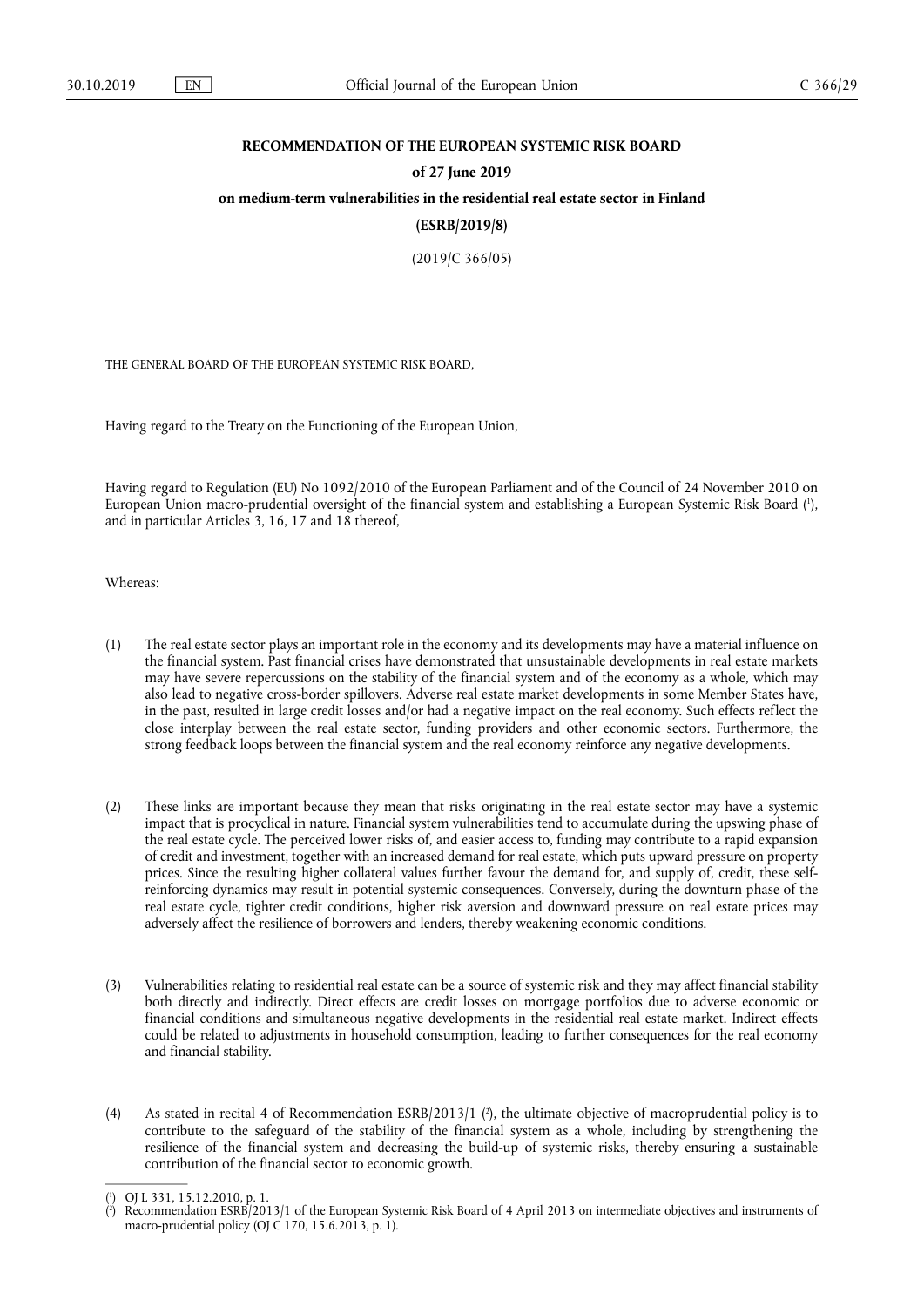- (5) To this end, macroprudential authorities may use one or more of the capital-based macroprudential measures set out in Directive 2013/36/EU of the European Parliament and of the Council ( 3 ) and Regulation (EU) No 575/2013 of the European Parliament and of the Council ( 4 ), and/or borrower-based macroprudential measures, which are exclusively based on national law, depending on the assessment of risks. While the capital-based measures are primarily aimed at increasing the resilience of the financial system, the borrower-based measures may be particularly suitable for preventing the further build-up of systemic risks.
- (6) In addition, Recommendation ESRB/2013/1 recommends that Member States establish a legal framework that permits the macroprudential authorities to have direct control or recommendation powers over the macroprudential instruments identified in that Recommendation.
- (7) In 2016, the European Systemic Risk Board (ESRB) conducted a Union-wide assessment of the vulnerabilities relating to residential real estate ( 5 ) . This assessment enabled the ESRB to identify a number of medium-term vulnerabilities in several countries as sources of systemic risk to financial stability, which led to the issuance of warnings to eight countries, of which Finland was one ( 6 ).
- (8) In 2016 the main vulnerability identified in the residential real estate market in Finland was high and increasing household indebtedness, with a significant share of households being potentially vulnerable to adverse economic or financial conditions or adverse developments in that market.
- (9) The ESRB has recently concluded a systematic and forward-looking European Economic Area (EEA)-wide assessment of vulnerabilities relating to residential real estate ( 7 ).
- (10) As regards Finland, this recent assessment has revealed that household indebtedness is higher than it was in 2016. Recently, this increase has partly been accounted for by loans taken out by housing companies ( 8 ) and then repaid from the income of households and other investors holding shares in these companies. In addition, newly available evidence regarding lending standards for new mortgage loans supports previous evidence of the potential vulnerability of a significant share of households taking out new mortgage loans to adverse economic or financial conditions or adverse developments in the residential real estate market.
- (11) Since 2016, the Finnish national authorities have tightened or introduced several borrower- and capital-based measures: (i) in 2017 the Board of *Finanssivalvonta* (the Finnish Financial Supervisory Authority) introduced, pursuant to Article 458 of Regulation (EU) No 575/2013, an average risk weight floor of 15 % for housing loans for credit institutions that use the internal ratings-based approach; (ii) in 2018 a systemic risk buffer of between 1 % and 3 % was imposed on all credit institutions; (iii) in 2018 the limit that applies to the loan-to-value (LTV) ratio was tightened from 90 % to 85 %; and (iv) also in 2018, *Finanssivalvonta* issued recommendations concerning lending standards for new loans, which also applied to loans to housing companies. In addition, the tax deductibility of mortgage interest expenses was reduced, from 100 % in 2011 to 25 % in 2019.
- (12) Despite these recently introduced measures, and except for the limit that applies to the LTV ratio, other legally binding borrower-based measures, namely limits that apply to the debt-to-income (DTI) ratio, the debt-service-toincome (DSTI) ratio and, maturity limits, are still not available in Finland, even though such measures may be necessary in the medium term if vulnerabilities related to household indebtedness continue to increase. Activating the limits that apply to either the DTI ratio or the DSTI ratio, in combination with maturity limits, would increase the effectiveness of the existing macroprudential measures that are already in place. Furthermore, the LTV ratio is currently defined in a manner that allows assets other than real estate assets to be considered as collateral.

<sup>(</sup> 3 ) Directive 2013/36/EU of the European Parliament and of the Council of 26 June 2013 on access to the activity of credit institutions and the prudential supervision of credit institutions and investment firms, amending Directive 2002/87/EC and repealing Directives 2006/48/EC and 2006/49/EC (OJ L 176, 27.6.2013, p. 338).

<sup>(</sup> 4 ) Regulation (EU) No 575/2013 of the European Parliament and of the Council of 26 June 2013 on prudential requirements for credit institutions and investment firms and amending Regulation (EU) No 648/2012 (OJ L 176, 27.6.2013, p. 1).

<sup>(</sup> 5 ) See 'Vulnerabilities in the EU Residential Real Estate Sector', ESRB, November 2016, available on the ESRB's website at www.esrb. europa.eu

<sup>(</sup> 6 ) Warning ESRB/2016/08 of the European Systemic Risk Board of 22 September 2016 on medium-term vulnerabilities in the residential real estate sector of Finland (OJ C 31, 31.1.2017, p. 49).

<sup>(</sup> 7 ) See 'Vulnerabilities in the residential real estate sectors of EEA countries', ESRB, 2019, available on the ESRB's website at www.esrb. europa.eu.

<sup>(</sup> 8 ) In Finnish: asunto*-osakeyhtiö*.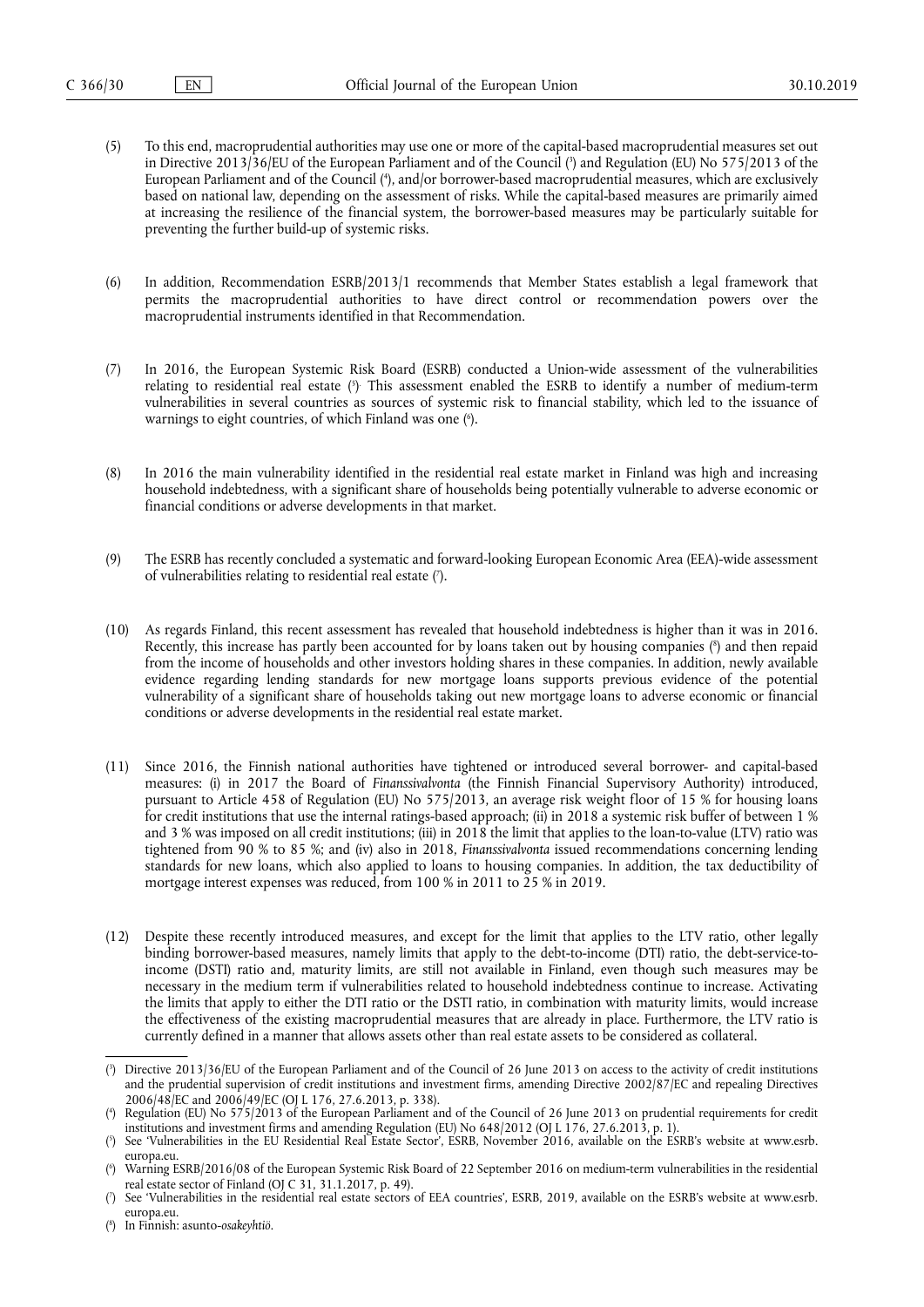- (13) Therefore, the ESRB has concluded that the macroprudential measures that are in place or available in Finland are partially appropriate and partially sufficient to address the vulnerabilities related to household indebtedness in the medium term. Consequently, further policy action is required to address these vulnerabilities, which can be a source of systemic risk. The measures proposed in this Recommendation are aimed at complementing the existing macroprudential measures in Finland.
- (14) The purpose of this Recommendation is to recommend the inclusion in Finnish law of additional legally binding borrower-based measures, as well as the adoption of such measures to prevent the vulnerabilities related to household indebtedness from increasing.
- (15) This Recommendation is without prejudice to the monetary policy mandates of the central banks in the Union.
- (16) ESRB recommendations are published after the General Board has informed the Council of the European Union of its intention to do so and provided the Council with an opportunity to react, and after the addressees have been informed of the intention to publish,

HAS ADOPTED THIS RECOMMENDATION:

#### SECTION 1

#### **RECOMMENDATIONS**

#### **Recommendation A — Legal framework for borrower-based measures**

- 1. It is recommended that Finland ensure that the existing legal framework for borrower-based measures includes at least the following legally-binding borrower-based measures:
	- a. either limits that apply to the DTI ratio or limits that apply to the DSTI ratio;
	- b. limits that apply to the LTV ratio; and
	- c. maturity limits.
- 2. It is recommended that Finland amend the definition of the LTV ratio in the existing legal framework for borrowerbased measures.

## **Recommendation B — Activation of income-related borrower-based measures**

- 1. It is recommended that, pending the amendment of the existing legal framework as referred to in Recommendation A, the Finnish national authorities entrusted with the activation of income-related borrower-based measures apply nonlegally-binding borrower-based measures in order to prevent a significant or an increasing share of borrowers taking out new mortgage loans who might not be able to service their debt or maintain consumption following adverse economic or financial conditions or adverse developments in the residential real estate market.
- 2. It is recommended that, once the existing legal framework has been amended as referred to in Recommendation A, the Finnish national authorities entrusted with the activation or calibration of income-related borrower-based measures activate or calibrate, respectively, legally binding income-related borrower-based measures to further address the objectives set out in sub-recommendation B(1).

#### SECTION 2

#### **IMPLEMENTATION**

### 1. **Definitions**

For the purposes of this Recommendation the following definitions apply:

- (a) 'borrower-based measures' means macroprudential measures that target borrowers;
- (b) 'direct control' means a real and effective capacity to impose and modify, where necessary to achieve an ultimate or intermediate objective, macroprudential measures applicable to the financial institutions that are under the scope of action of the corresponding macroprudential authority;
- (c) 'recommendation powers' means the capacity to guide, by means of recommendations, the application of macroprudential instruments, where necessary to achieve an ultimate or intermediate objective;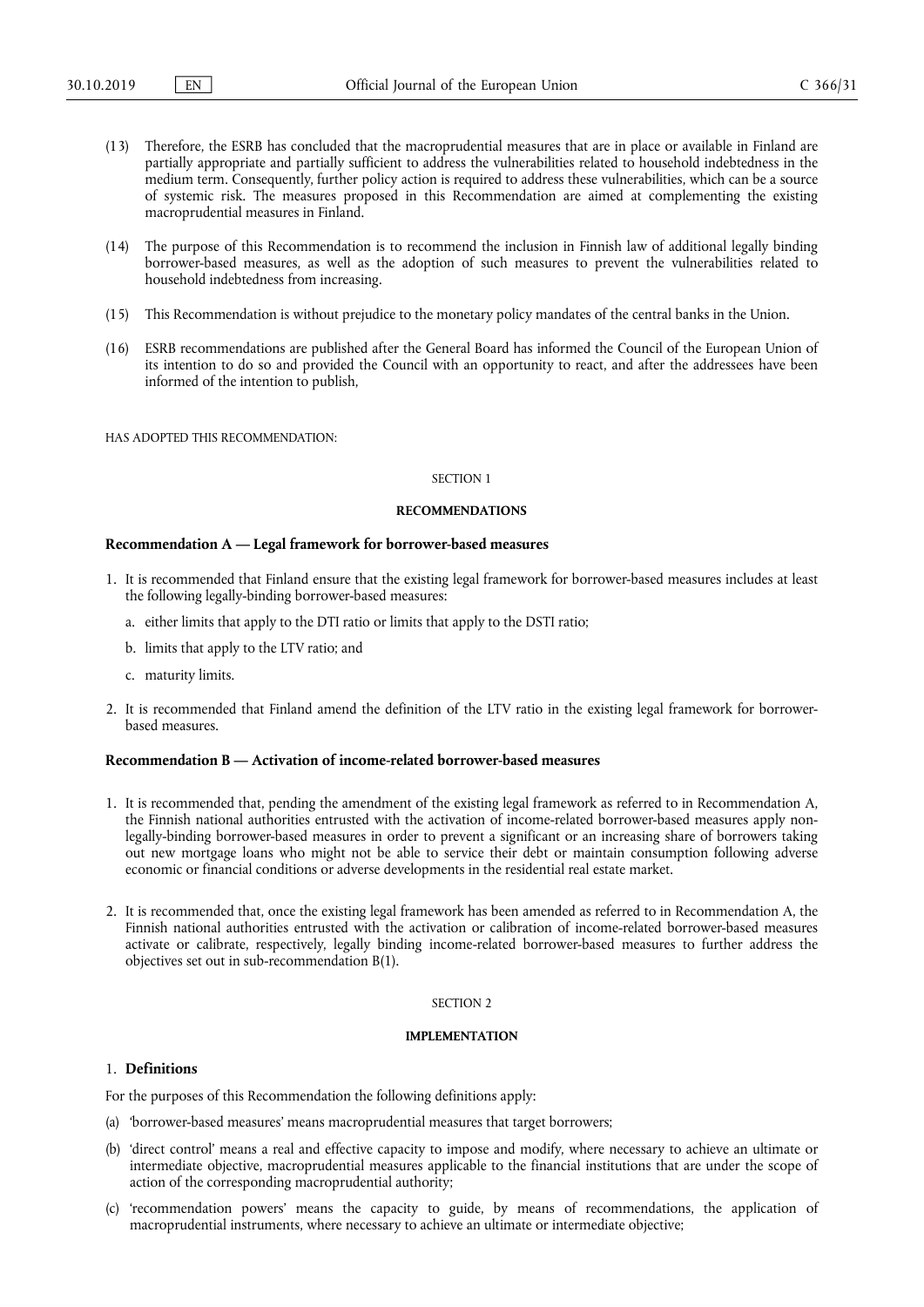- (d) 'loan-to-value ratio' (LTV ratio) means the sum of all loans or loan tranches secured by the borrower on the immovable property at the moment of loan origination relative to the value of the property at the moment of loan origination;
- (e) 'legally binding borrower-based measures' means borrower-based measures that are introduced through legally binding acts;
- (f) 'debt-to-income ratio' (DTI ratio) means the total debt of the borrower at the moment of loan origination relative to the borrower's total annual disposable income at the moment of loan origination;
- (g) 'debt-service' means the combined interest and principal repayment on a borrower's total debt over a given period (generally one year);
- (h) 'debt-service-to-income ratio' (DSTI ratio) means the annual total debt service relative to the borrower's total annual disposable income at the moment of loan origination;
- (i) 'maturity' means the duration of the residential real estate loan contract expressed in years at the moment of loan origination;
- (j) 'medium term' means within a three-year horizon;
- (k) 'income-related borrower-based measures' means limits that apply to the DTI ratio and limits that apply to the DSTI ratio;
- (l) 'macroprudential authority' means a national macroprudential authority with the objectives, arrangements, powers, accountability requirements and other characteristics set out in Recommendation ESRB/2011/3 (°).

#### 2. **Criteria for implementation**

- 1. The following criteria apply to the implementation of this Recommendation:
	- (a) due regard should be given to the principle of proportionality, taking into account the objective and content of Recommendation A and of Recommendation B;
	- (b) Recommendation A must be implemented before sub-recommendation B(2) to ensure compliance with subrecommendation B(2);
	- (c) when activating income-related borrower-based measures under Recommendation B, their calibration and phasingin should take into account the position of Finland in the economic and financial cycles, and any potential implications as regards the associated costs and benefits;
	- (d) specific criteria for compliance with Recommendation A and with Recommendation B are set out in Annex I.
- 2. The addressees of this Recommendation are requested to report to the ESRB and to the Council on the actions undertaken in response to this Recommendation, or adequately justify any inaction. The reports should as a minimum contain:
	- (a) information on the substance and timeline of the actions undertaken;
	- (b) an assessment of the vulnerabilities related to household indebtedness and lending standards for new mortgage loans, including the distribution of new mortgage loans according to their LTV, DTI and DSTI ratios, and maturities, with the relevant ratios being calculated in accordance with Annex IV to Recommendation ESRB/ 2016/14 of the European Systemic Risk Board ( 10), together with the functioning of the actions undertaken, having regard to the objectives of this Recommendation;
	- (c) a detailed justification of any inaction or departure from this Recommendation, including any delays.

<sup>(</sup> 9 ) Recommendation ESRB/2011/3 of the European Systemic Risk Board of 22 December 2011 on the macro-prudential mandate of national authorities (OJ C 41, 14.2.2012, p. 1).

<sup>(</sup> Recommendation ESRB/2016/14 of the European Systemic Risk Board of 31 October 2016 on closing real estate data gaps (OJ C 31, 31.1.2017, p. 1).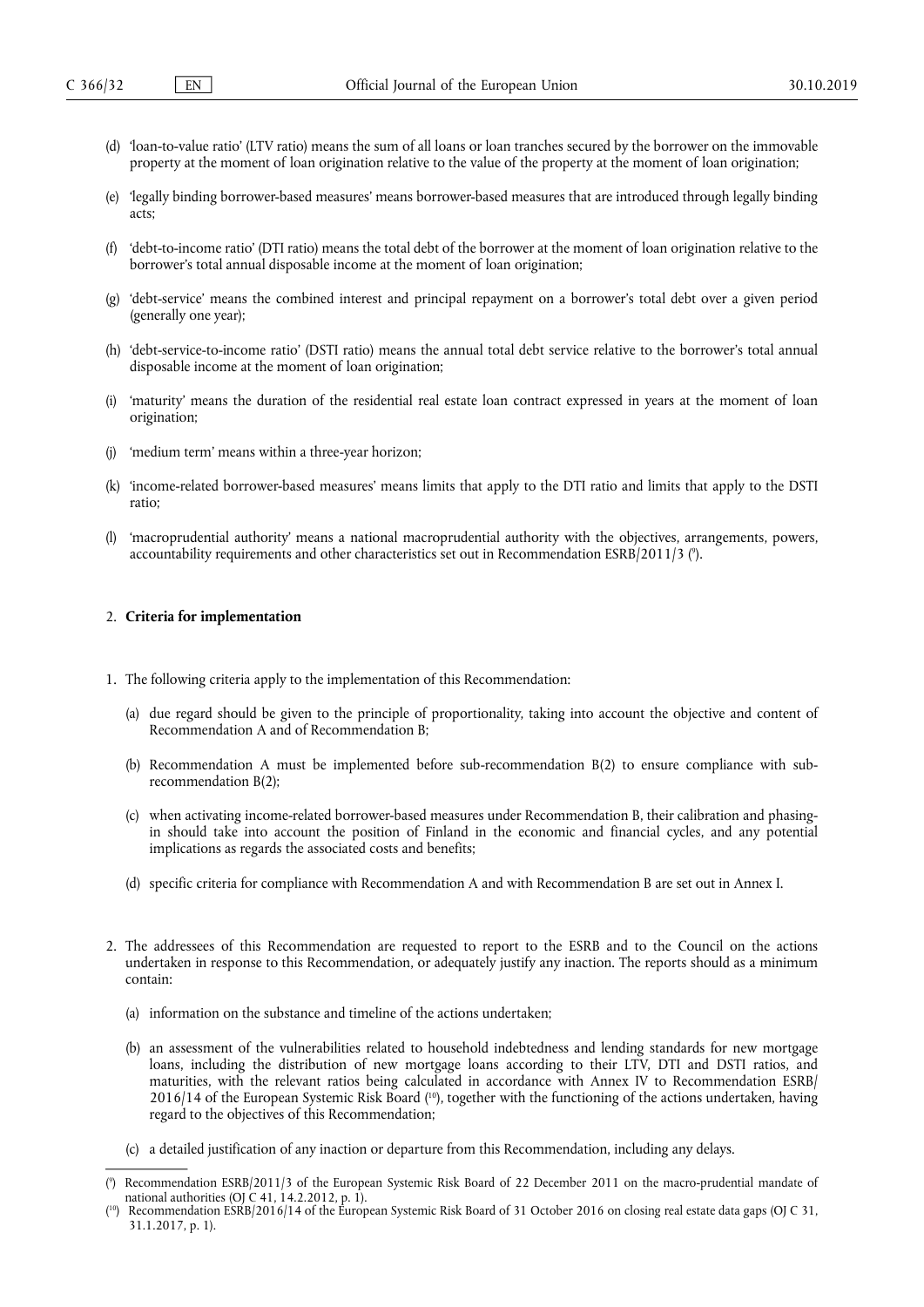## 3. **Timeline for the follow-up**

The addressees of this Recommendation are requested to report to the ESRB and to the Council on the actions taken in response to this Recommendation, or adequately justify any inaction, in compliance with the following timelines:

- (a) *Recommendation A* 
	- (i) By 31 October 2020, the addressee of Recommendation A is requested to submit to the ESRB and to the Council an interim report on the implementation of Recommendation  $\overrightarrow{A}$  including at least a statement clarifying whether it is planned that Recommendation A be implemented and which body or bodies will be responsible for the decision to activate and implement the borrower-based measures set out in that Recommendation. The ESRB may inform the addressee of Recommendation A of its views on the interim report.
	- (ii) By 31 March 2021, the addressee of Recommendation A is requested to submit to the ESRB and to the Council a final report on the implementation of Recommendation A.
- (b) *Recommendation B*

By 31 October 2020, and yearly thereafter until 31 October 2022, the addressees of Recommendation B are requested to deliver to the ESRB and to the Council a report on any actions taken with regard to implementing income-related borrower-based measures or any other available measures to address the vulnerabilities related to household indebtedness and lending standards for new mortgage loans in Finland. Where there is more than one body responsible for taking actions to address the vulnerabilities identified, one joint report should be submitted.

## 4. **Monitoring and assessment**

- 1. The ESRB Secretariat will:
	- (a) assist the addressees, ensuring the coordination of reporting, the provision of relevant templates and detailing, where necessary, the procedure and the timeline for the follow-up;
	- (b) verify the follow-up by the addressees, provide assistance at their request, and submit follow-up reports to the General Board. Three assessments will be initiated as follows:
		- (i) by 31 December 2020, regarding the implementation of Recommendation B;
		- (ii) by 31 December 2021, regarding the implementation of Recommendations A and B; and
		- (iii) by 31 December 2022, regarding the implementation of Recommendation B.
- 2. The General Board will assess the actions and justifications reported by the addressees and, where appropriate, may decide that this Recommendation has not been followed and that an addressee has failed to provide adequate justification for its inaction.

Done at Frankfurt am Main, 27 June 2019.

*Head of the ESRB Secretariat on behalf of the General Board of the ESRB*  Francesco MAZZAFERRO